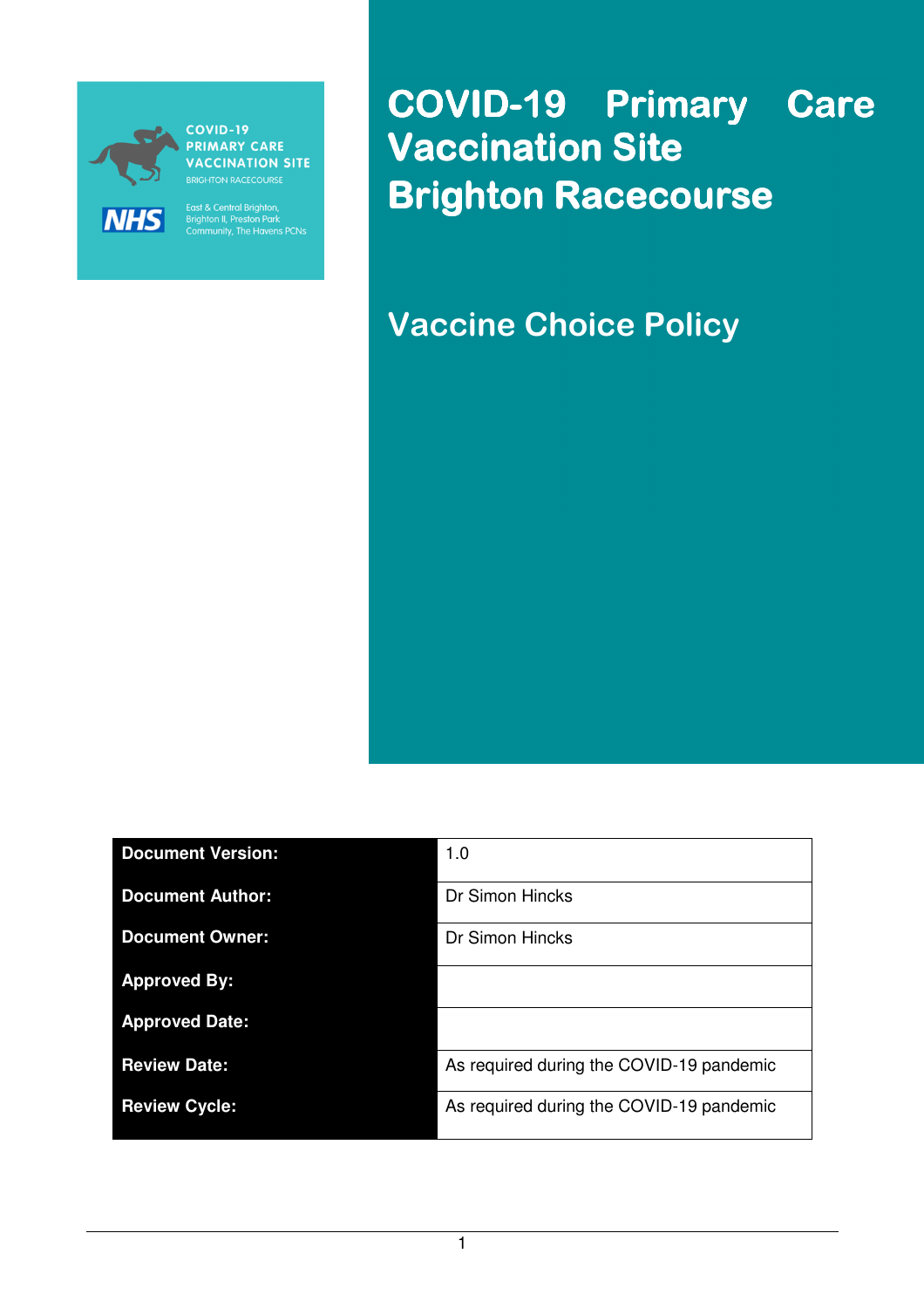| <b>Version</b> | <b>Date</b> | <b>Summary of Change</b> | <b>Reviewer</b> |
|----------------|-------------|--------------------------|-----------------|
|                | 02/03/2021  | Final                    | Dr Simon Hincks |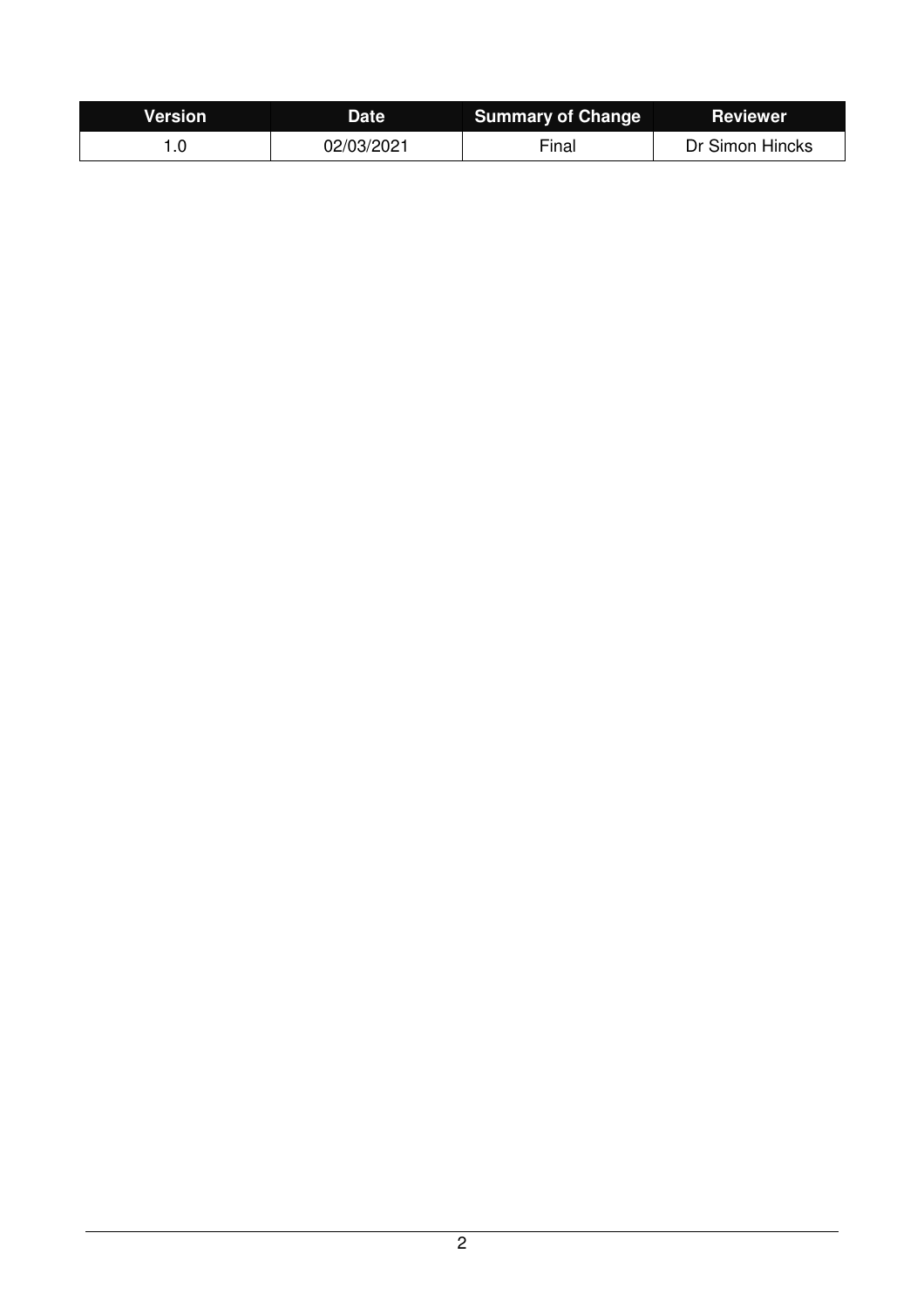# **Contents**